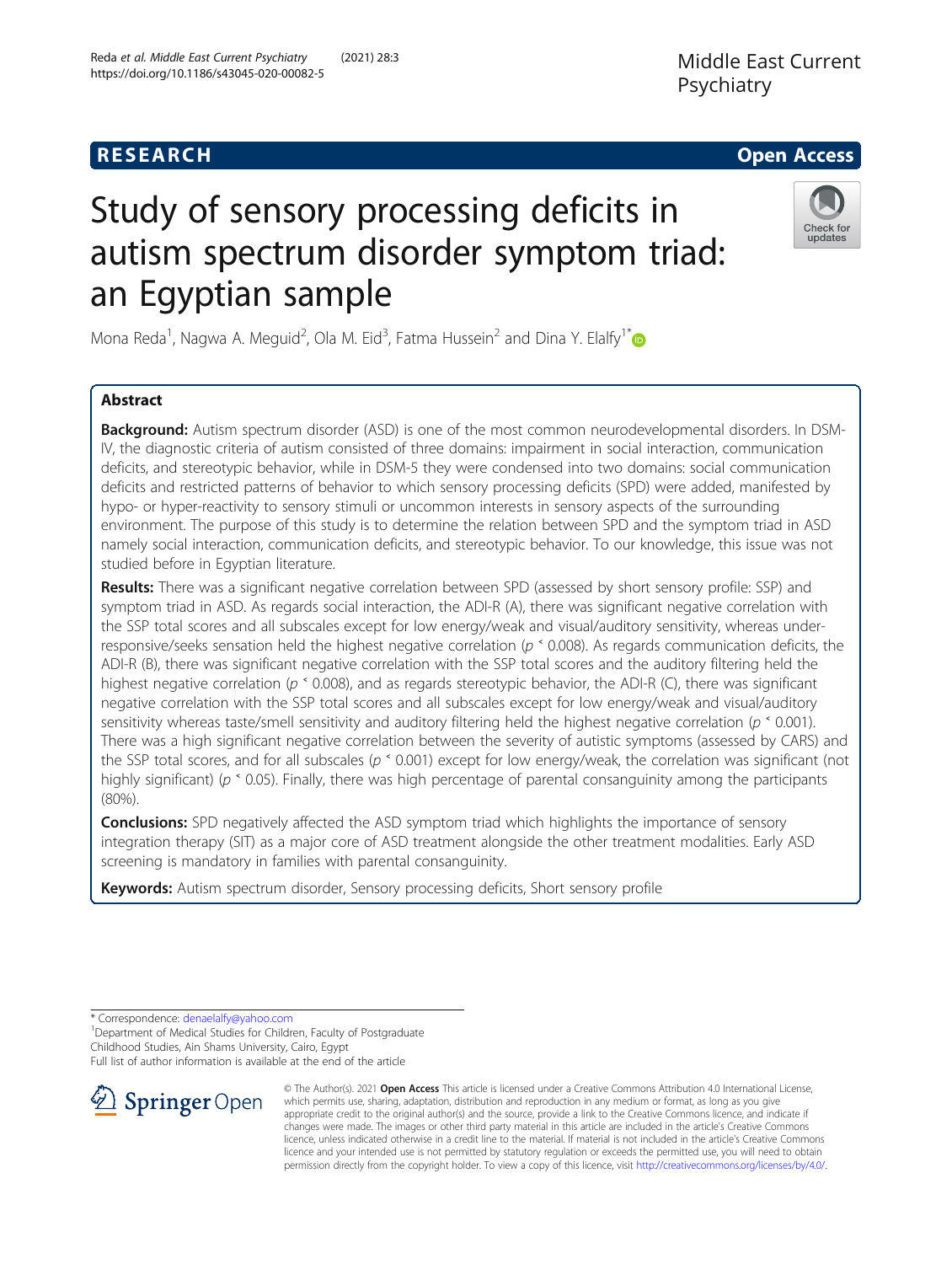## Background

Autism spectrum disorder (ASD) is one of the most common neurodevelopmental disorders. Worldwide prevalence is 1–2% of the population with an average male to female ratio of 4–5:1 [[1\]](#page-7-0).

The prevalence of ASD among the developmentally disabled children in Egypt was estimated to be 33.6% [[2\]](#page-7-0).

Meanwhile, in the USA, prevalence of ASD (among children aged 8 years) has increased from one in 150 children during 2000–2002 to one in 68 during 2010– 2012, reaching 1 in 59 children in the 2014 survey [[3\]](#page-7-0).

This increase is hypothesized partly due to changes in the understanding of the disorder and diagnostic methods, and partly due to an actual increase in ASD [\[4](#page-7-0)].

Sensory hypo-responsiveness or hyper-responsiveness was considered in DSM-III as infantile autism-associated features [\[5](#page-7-0)], while DSM-III-R and DSM-IV did not include sensory abnormalities as definite diagnostic criteria [[6](#page-7-0), [7\]](#page-7-0).

In DSM-IV, the diagnostic criteria of autism was a triad of symptoms: social interaction impairment, communication deficits, and stereotypic behavior, while in DSM-5 they were condensed into two domains: the deficits in social communication and restricted patterns of behavior which included an added behavior of hyper- or hypo-reactivity to sensory stimuli or unusual attentiveness in sensory aspects of the environment  $[1]$  $[1]$ .

Sensory processing deficits (SPD) in ASD were reported across all ages and levels of symptom severity. They adversely affect daily functioning and academic performance [[8](#page-7-0)].

In autistic children, sensory abnormalities are from the earliest symptoms emerging in infancy as early as 6 months of age [\[9](#page-7-0)].

The following are some of the examples of sensory abnormalities cited by the DSM-5: visual fascination with lights or spinning objects; adverse response to specific sounds or textures; excessive smelling or touching of objects; apparent indifference to pain, heat, or cold. Almost any sensory channel may be involved, either in the sense of reduced responsiveness to stimulation or in the sense of excessive responsiveness to stimulation. There may be several types of sensory abnormalities in the same person throughout life, or even at the same time [\[10](#page-7-0)].

To our knowledge, the relation between SPD and other symptoms in ASD was not studied among Egyptian children. Moreover, the sensory integration therapy designed to improve SPD is rarely used in ASD children in Egypt unlike the other modalities of therapy.

The present study aimed to assess the relation between SPD and symptom triad in ASD.

## Methods

This descriptive, cross-sectional study was conducted on forty children (27 males and 13females) diagnosed with ASD according to the diagnostic criteria in DSM-5 [\[10](#page-7-0)]. The participants were attending the Autism Disorders Clinic, Medical Research Centre of Excellence, National Research Centre, Cairo, Egypt. The participants were collected during the period from October 2017 to February 2018.

#### Inclusion criteria of the participants

Children diagnosed with ASD, using DSM-5 [[10](#page-7-0)] and Autism Diagnostic Interview-Revised (ADI-R) [[11\]](#page-7-0), with age ranged between 2 and 5 years were included.

#### Exclusion criteria of the participants

Cases with congenital syndromes, neurological and metabolic disorders (to limit confounding comorbidity) were excluded.

All participants were subjected to the following:

- 1. Full history taking including demographic data
- 2. Clinical examination
	- a. General examination to detect any systemic illnesses in the heart, chest, or abdomen
	- b. Neurological examination
- 3. Confirmed diagnosis according to the criteria of DSM-5 and ADI-R
- 4. Assessment of SPD using short sensory profile (SSP)
- 5. Assessment of the severity of autistic symptoms using Childhood Autism Rating Scale (CARS)

## ADI-R

ADI-R is a semi-structured standardized, investigatorbased interview for caregivers using the ICD-10 and DSM-IV-TR guidelines for autism. It can be used for diagnostic purposes and treatment planning for any child with a mental age of at least 18 months and focuses on abnormalities in three main domains; reciprocal social interaction (A), communication and language (B), and restricted, repetitive, and stereotyped behaviors (C) [\[11\]](#page-7-0).

#### **SSP**

SSP is a 38-item questionnaire intended to rate a variety of sensory impairments. Domain scores were measured in the areas of tactile sensitivity, taste/smell sensitivity, movement sensitivity, seeking sensation, auditory filtering, low energy levels, and visual/auditory sensitivity. Domain scores and overall sensory responses were categorized as typical performance, probable difference from typical performance, or definite difference from typical performance. The SSP assists occupational therapists in assessing and planning much-needed interventions for children with ASD such as sensory integration therapy [\[12](#page-7-0)].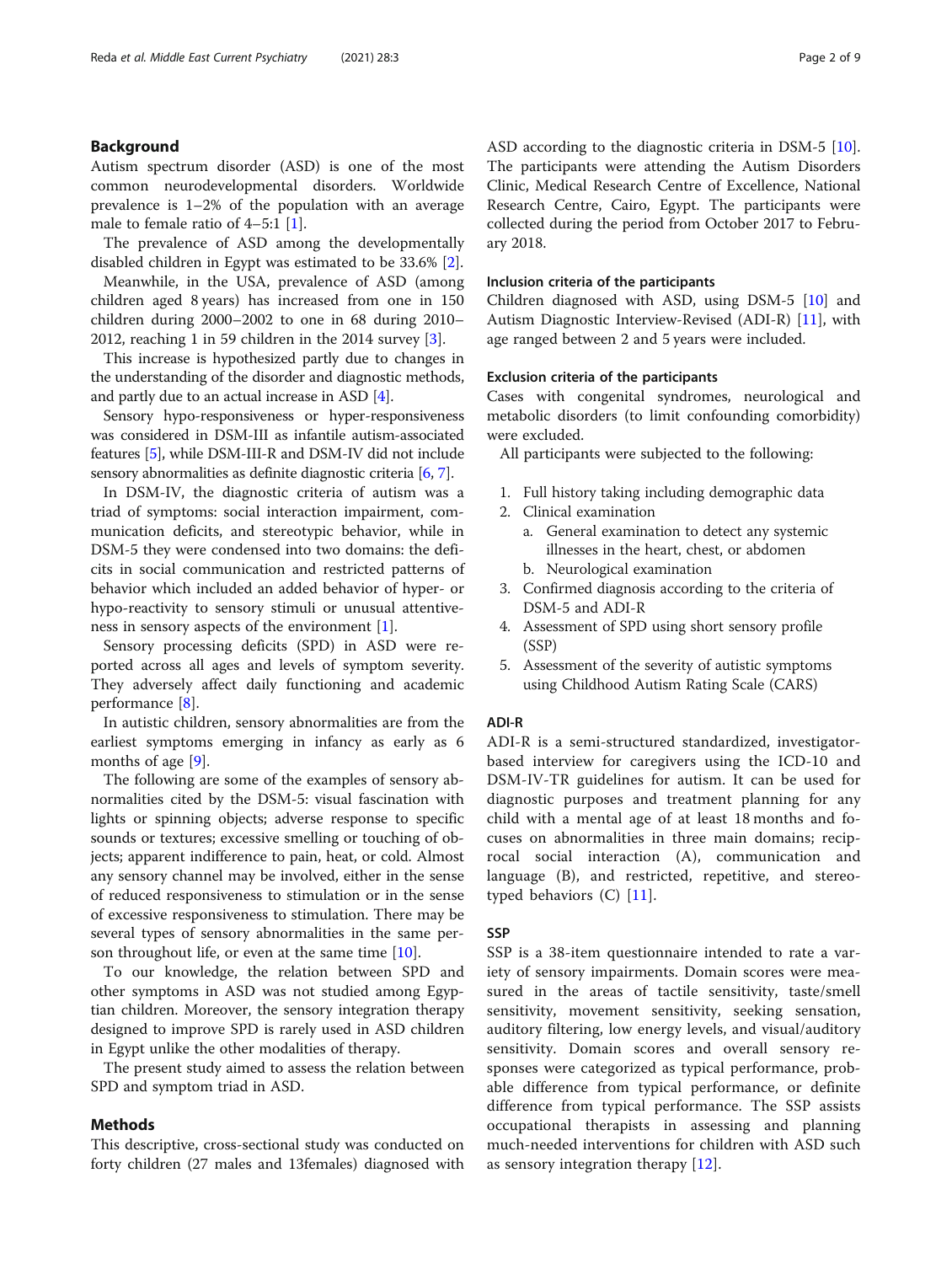#### CARS

CARS is a 15-item behavior rating scale which helps to identify and classify children with autism. Each item is scored from one to four as no, mild, moderate, and severe. Severe gets a score of 4. Scores are added and the following scale is used: non-autistic scored 15–29, mildly-moderately autistic scored 30–37, and severely autistic scored 37–60 [\[13\]](#page-7-0).

## Statistical analysis

Recorded data were analyzed using the Statistical Package for Social Sciences, version 20.0 (SPSS Inc., Chicago, Illinois, USA). Quantitative data were expressed as mean ± standard deviation (SD). Qualitative data were expressed as frequency and percentage.

## Results

Application of ADI-R on the participants revealed the following: As regards reciprocal social interaction (A), the range  $[mean \pm SD]$  was 10–26  $[16.975 \pm 4.15]$  and the cutoff score is 10. As regards communication abnormalities (B), 10% of the participants had verbal abnormalities (V) while 90% had non-verbal abnormalities (NV) with a range [mean  $\pm$  SD] of 6–14 [10.65  $\pm$  2.27], and the cutoff score is 8 (if verbal) or 7 (if non-verbal). As regards restricted, repetitive, and stereotyped patterns of behavior (C), the range [mean  $\pm$  SD] was 3–12 [6.7  $\pm$ 2.4] and the cutoff score is 3. SSP application on the participants revealed the highest definite differences from normal in under-responsive/seeks sensation ( $n = 23$ , 57.5%), followed by tactile sensitivity ( $n = 21, 52.5\%$ ), auditory filtering ( $n = 20, 50.0\%$ ), taste/smell sensitivity  $(n = 19, 47.5\%)$ , visual/auditory sensitivity  $(n = 17,$ 42.5%), and movement sensitivity ( $n = 15, 37.5%$ ), while hypo-activity (low energy/weak domain) showed the lowest difference from normal ( $n = 14, 35.0\%$ ).

In the SSP, a definite difference indicates scores greater than 2 standard deviations in the standardization sample, whereas a probable difference indicates scores greater than 1 and less than 2 standard deviations from

Assessment of the relation between the ADI-R reciprocal social interaction domain (A) and SSP revealed a negative correlation with the SSP total and all subscales scores except for low energy/weak domain whereas under-responsive/seeks sensation held the highest negative correlation ( $p \text{ }^{\textdegree}$  0.008). This means that participants with more sensory symptoms showed more impairment in social interaction (Table [2](#page-3-0) and Fig. [1\)](#page-3-0).

There was a negative correlation between the ADI-R communication abnormalities (B) and the SSP total and all subscales scores except for movement sensitivity, low energy/weak, and visual/ auditory sensitivity domains and the auditory filtering held the highest negative correlation ( $p \simeq 0.008$ ). This means that participants with more sensory symptoms showed more impairment in communication (Table [3](#page-3-0) and Fig. [2](#page-4-0)).

On assessing the relation between the ADI-R restricted, repetitive, and stereotyped patterns of behavior (C) and SSP, there was a negative correlation with the SSP total and all subscales scores except for low energy/weak and visual/auditory sensitivity whereas taste/smell sensitivity and auditory filtering held the highest negative correlation  $(p \text{ }^{\circ} 0.001)$ . This means that participants with more sensory symptoms showed more restricted, repetitive, and stereotyped patterns of behavior (Table [4](#page-4-0) and Fig. [3\)](#page-5-0).

There was a high significant negative correlation between the severity of autistic symptoms (assessed by CARS) and the SSP total scores and all subscales ( $p^{\text{th}}$ 0.001) except for low energy/weak; the correlation was significant (not highly significant) ( $p \text{ }^{\circ}$  0.05). In other words, the severely autistic the child was, the more sensory deficits he/she suffered (Table [5](#page-5-0) and Fig. [4](#page-6-0)).

Lastly, we found high percentage of parental consanguinity among the participants (80%). Of them, 37.5% were mildly autistic, 15% were moderately autistic, and 47.5% were severely autistic.

Table 1 SSP subscales and overall total scores of the participants

| <b>SSP</b>                       | <b>Normal</b> | Probable difference | Definite difference |  |
|----------------------------------|---------------|---------------------|---------------------|--|
| $n = 40$                         |               |                     |                     |  |
| Tactile sensitivity              | 11(27.5%)     | 8 (20.0%)           | 21 (52.5%)          |  |
| Taste/smell sensitivity          | 7 (17.5%)     | 14 (35.0%)          | 19 (47.5%)          |  |
| Movement sensitivity             | 11(27.5%)     | 14 (35.0%)          | 15 (37.5%)          |  |
| Under-responsive/seeks sensation | 9(22.5%)      | 8 (20.0%)           | 23 (57.5%)          |  |
| Auditory filtering               | 10 (25.0%)    | 10 (25.0%)          | 20 (50.0%)          |  |
| Low energy/weak                  | 18 (45.0%)    | 8 (20.0%)           | 14 (35.0%)          |  |
| Visual/auditory sensitivity      | 8 (20.0%)     | 15 (37.5%)          | 17 (42.5%)          |  |
| Total SSP                        | 9(22.5%)      | 5 (12.5%)           | 26 (65.0%)          |  |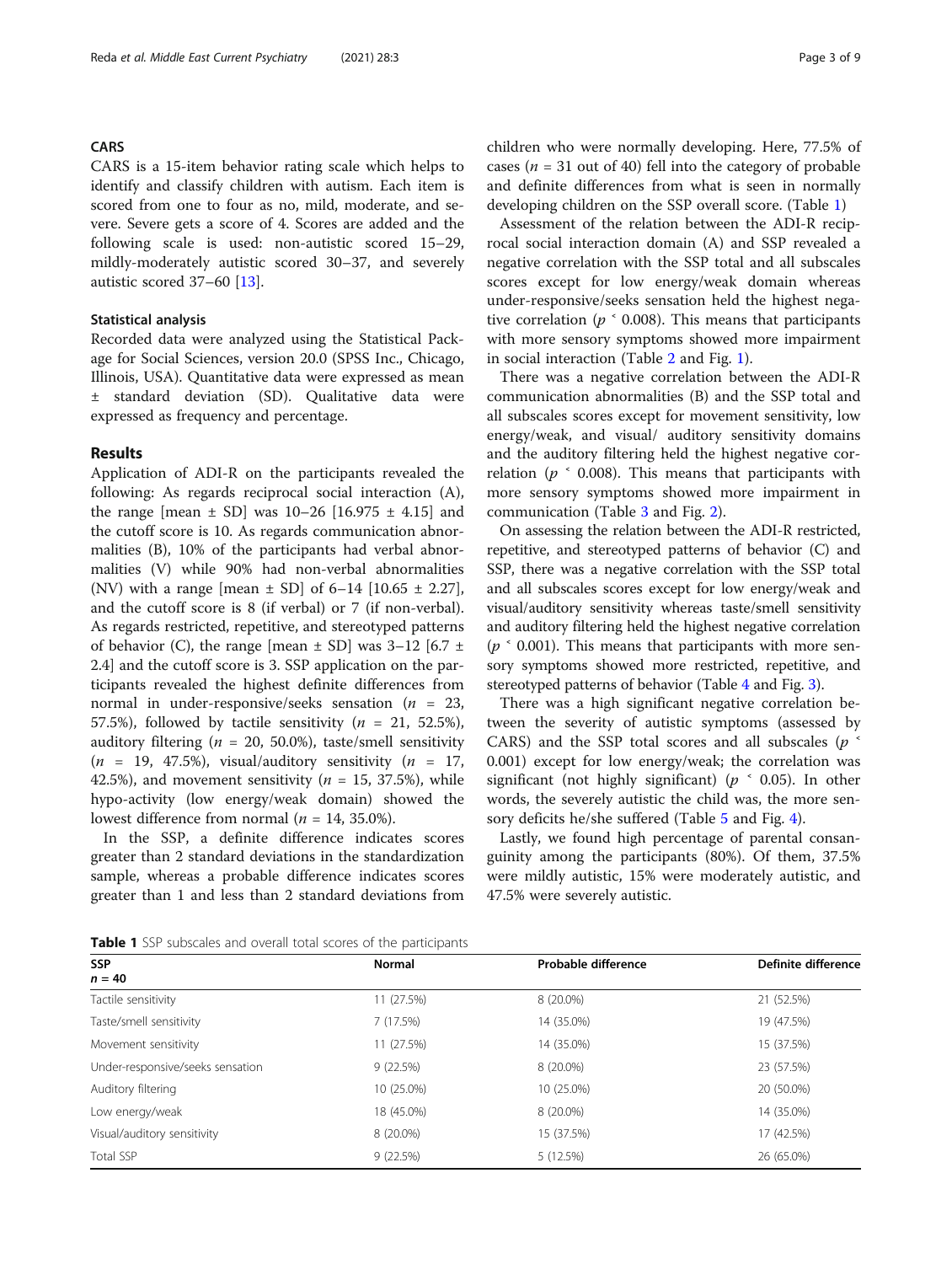<span id="page-3-0"></span>Table 2 Correlation between ADI-R (A) and SSP of the participants

| <b>SSP</b>                       | A (reciprocal social interaction) |              |  |  |  |
|----------------------------------|-----------------------------------|--------------|--|--|--|
|                                  | R                                 | p value      |  |  |  |
| Tactile sensitivity              | $-.520$ <sup>**</sup>             | $< 0.001$ ** |  |  |  |
| Taste/smell sensitivity          | $-.404$ <sup>**</sup>             | $0.010*$     |  |  |  |
| Movement sensitivity             | $-.443$ **                        | $0.004*$     |  |  |  |
| Under-responsive/seeks sensation | $-.412$ <sup>**</sup>             | $0.008*$     |  |  |  |
| Auditory filtering               | $-.386^{*}$                       | $0.014*$     |  |  |  |
| Low energy/ weak                 | $-0.054$                          | 0.742        |  |  |  |
| Visual/auditory sensitivity      | $-0.298$                          | 0.062        |  |  |  |
| <b>Total SSP</b>                 | $-.470$ <sup>**</sup>             | $0.002*$     |  |  |  |

r Pearson correlation coefficient

 $*$ *p* value < 0.05 S;  $*$ *p* value < 0.001 HS

## Discussion

SPD has been added to the diagnostic criteria of ASD in DSM-5 in 2013, but the relation between SPD and the other diagnostic criteria of ASD was not in focus in Egyptian literature.

SPD may be considered central in autistic symptomatology as it precedes and predicts the occurrence of social interaction impairment and repetitive behaviors in the developmental cascade [\[14\]](#page-7-0).

Although the presence of SPD may pass unnoticed, if it is not treated it reduces the response to treatment of other symptoms in ASD [\[15](#page-7-0)].

In our study, the most affected sensory processing was in under-responsive/seeks sensation (57.5%), followed by tactile sensitivity (52.5%), auditory filtering (50.0%), taste/ smell sensitivity (47.5%), and visual/ auditory sensitivity (42.5%), while the least affected sensory

| <b>Table 3</b> Correlation between ADI-R (B) and SSP of the |  |  |  |  |
|-------------------------------------------------------------|--|--|--|--|
| participants                                                |  |  |  |  |

| SSP                              | <b>B</b> (communication) |          |  |  |  |
|----------------------------------|--------------------------|----------|--|--|--|
|                                  | R                        | p value  |  |  |  |
| Tactile sensitivity              | $-419**$                 | $0.007*$ |  |  |  |
| Taste/smell sensitivity          | $-.422$ <sup>**</sup>    | $0.007*$ |  |  |  |
| Movement sensitivity             | $-0.263$                 | 0.101    |  |  |  |
| Under-responsive/seeks sensation | $-0.284$                 | 0.076    |  |  |  |
| Auditory filtering               | $-413**$                 | $0.008*$ |  |  |  |
| Low energy/weak                  | $-0.150$                 | 0.356    |  |  |  |
| Visual/auditory sensitivity      | $-0.240$                 | 0.136    |  |  |  |
| Total SSP                        | $-.416$ <sup>**</sup>    | $0.008*$ |  |  |  |

r Pearson correlation coefficient

 $*_{p}$  value < 0.05 S;  $*_{p}$  value < 0.001 HS

processing was hypo-activity (low energy/ weak subscale) (35.0%).

Our results were consistent with a study by [Kojovic](https://www.ncbi.nlm.nih.gov/pubmed/?term=Kojovic%20N%5BAuthor%5D&cauthor=true&cauthor_uid=31547076) et al. [\[14](#page-7-0)] who found sensory processing abnormalities in items of under-responsiveness/sensation seeking, auditory filtering, and tactile sensitivity sections in autistic children.

In agreement with the present study, came a study by Posar and Visconti [[15](#page-7-0)] who found three main sensory patterns in children with ASD namely hyporesponsiveness, hyper-responsiveness, and sensory seeking.

Under-responsiveness/seeks sensation may reflect response to multiple sensory stimuli. Our participants seemed to seek sensory input from multiple sensory systems (e.g., auditory, vestibular, tactile, proprioception). Tasks involving multisensory input include difficulty

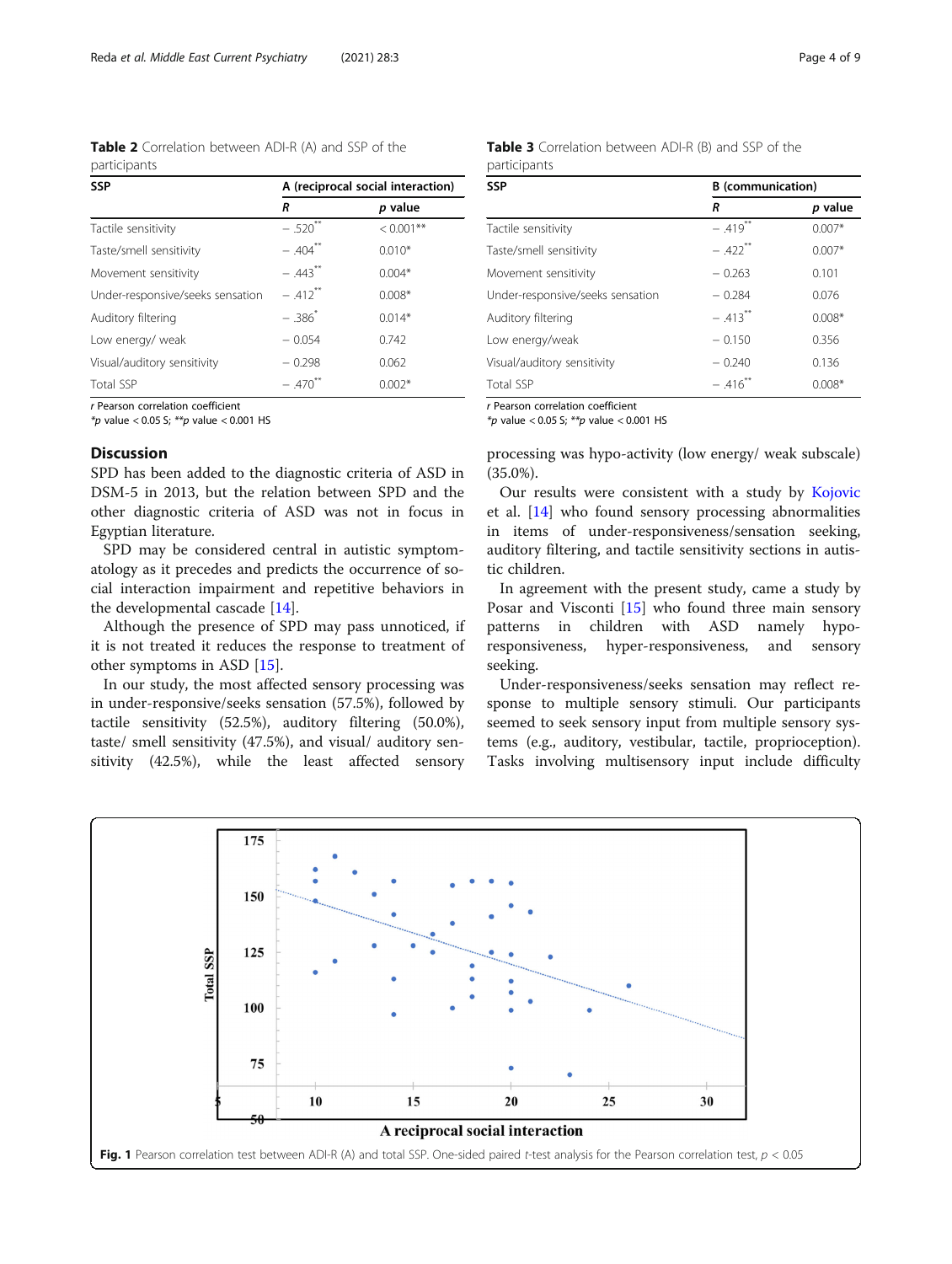<span id="page-4-0"></span>

paying attention, getting lost easily, fidgeting in an active environment, or leaving clothing twisted on the body.

Proper working of the multisensory system is mandatory for the integration of stimuli obtained from different sensory systems to perceive the environment accurately [\[16\]](#page-7-0). Several studies revealed multisensory abnormalities in autistic children [\[17](#page-7-0)–[19\]](#page-7-0).

As regards tactile sensitivity subscale, our participants seemed to be hyper-responsive to tactile stimuli in some items such as reacting emotionally or aggressively to touch, irritated when wearing shoes or socks, or avoiding being barefoot. While they were hyporesponsive in other items such as decreased awareness to pain and temperature, and not noticing when face or hands are messy.

Both hyper- and hypo-responsiveness to tactile stimuli are reported in autistic children [[20](#page-7-0)–[22](#page-7-0)]. and were steered together as the strongest predictors of social interaction deficits [[23\]](#page-7-0).

In contrast to under-responsiveness/seeks sensation and tactile sensitivity subscales which were among the highest definite difference from normal among our study participants, came the hypo-activity (low energy/ weak) subscale as the lowest in difference from normal. Most of the participants' parents reported that their children were strong, were active, had good tolerance, and were exploring their environment without a purpose.

This came in disagreement with various studies which found that this subscale is often seen in autistic children manifested by difficulty with sustained engagement in daily routines. The low energy/ weak domain includes items such as the following: seems to have weak muscles, poor tolerance/ tires easily, especially when standing or holding particular positions and props to support self [\[24](#page-7-0)].

In the present study, there was a negative correlation between the ADI-R reciprocal social interaction domain (A) and SSP (the SSP total and all subscales scores

**Table 4** Correlation between ADI-R (C) of participants and SSP

| <b>SSP</b>                       | C (restricted, repetitive, and stereotyped patterns of behavior) |              |  |  |  |
|----------------------------------|------------------------------------------------------------------|--------------|--|--|--|
|                                  | R                                                                | p value      |  |  |  |
| Tactile sensitivity              | $-.368$ <sup>*</sup>                                             | $0.019*$     |  |  |  |
| Taste/smell sensitivity          | $-.568$ <sup>**</sup>                                            | $< 0.001$ ** |  |  |  |
| Movement sensitivity             | $-.401$ <sup>*</sup>                                             | $0.010*$     |  |  |  |
| Under-responsive/seeks sensation | $-.432$ <sup>**</sup>                                            | $0.005*$     |  |  |  |
| Auditory filtering               | $-.519***$                                                       | $< 0.001$ ** |  |  |  |
| Low energy/weak                  | $-0.099$                                                         | 0.545        |  |  |  |
| Visual/auditory sensitivity      | $-0.176$                                                         | 0.278        |  |  |  |
| Total SSP                        | $-.470$ <sup>**</sup>                                            | $0.002*$     |  |  |  |

r Pearson correlation coefficient

 $*$ p value < 0.05 S;  $**$ p value < 0.001 HS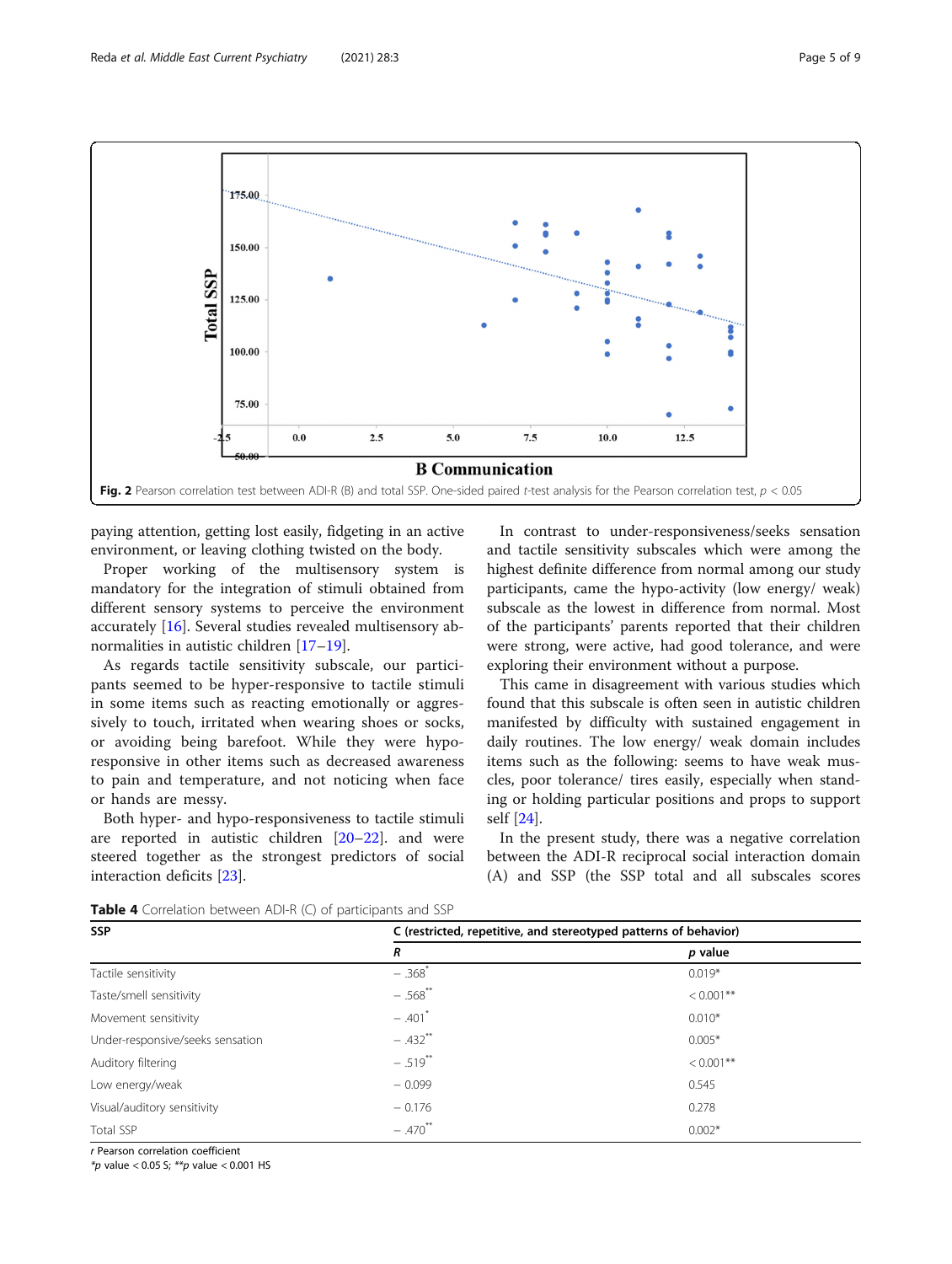<span id="page-5-0"></span>

except for low energy/weak domain). This means that participants with more sensory symptoms showed more impairment in social interaction.

Thye and colleagues [[18\]](#page-7-0) revealed that primary sensory processing deficits in visual, auditory, tactile, and olfaction/gustatory responses could lead to social difficulties in ASD.

Also, our results came in agreement with a study done by [Kojovic](https://www.ncbi.nlm.nih.gov/pubmed/?term=Kojovic%20N%5BAuthor%5D&cauthor=true&cauthor_uid=31547076) et al. [[14](#page-7-0)] who confirmed the association between sensory processing and social impairments and its presence at a younger age before 6 years old.

We found a negative correlation relation between the ADI-R communication abnormalities (B) and the SSP total and all subscales scores except for movement sensitivity, low energy/weak, and visual/ auditory sensitivity domains. This means that participants with more sensory symptoms showed more impairment in communication.

|              | Table 5 Correlation between CARS and SSP among the |  |  |  |
|--------------|----------------------------------------------------|--|--|--|
| participants |                                                    |  |  |  |

| <b>SSP</b>                       | <b>CARS</b>            |              |  |  |  |
|----------------------------------|------------------------|--------------|--|--|--|
|                                  | r                      | p value      |  |  |  |
| Tactile sensitivity              | $-.755$ <sup>**</sup>  | $< 0.001$ ** |  |  |  |
| Taste/smell sensitivity          | $-.818$ <sup>**</sup>  | $< 0.001$ ** |  |  |  |
| Movement sensitivity             | $-.605$ <sup>**</sup>  | $< 0.001$ ** |  |  |  |
| Under-responsive/seeks sensation | $-.726$ <sup>**</sup>  | $< 0.001**$  |  |  |  |
| Auditory filtering               | $-.693$ <sup>**</sup>  | $< 0.001$ ** |  |  |  |
| Low energy/weak                  | $-315$ <sup>*</sup>    | $0.048*$     |  |  |  |
| Visual/auditory sensitivity      | $-.556$ <sup>***</sup> | $< 0.001$ ** |  |  |  |
| <b>Total SSP</b>                 | $-.839$ <sup>**</sup>  | $< 0.001$ ** |  |  |  |

r Pearson correlation coefficient

 $*p$  value < 0.05 S;  $**p$  value < 0.001 HS

Caminha and Lampreia [[25](#page-7-0)] agreed with us as they related that sensory deficits were reflected in language and communication developmental deficits.

Studies revealed that SPD may have an effect on the essential sensorimotor skills concerned in nonverbal language and communication like gesture and imitation, therefore resulting in what is perceived as idiosyncratic behaviors, i.e., eye gaze aversion, limited non-verbal communication, and restricted facial expression. These atypical behaviors may later affect social learning opportunities, with a huge impact on development of effective social communication skills [[26](#page-7-0)].

The present study revealed a negative correlation between the ADI-R restricted, repetitive, and stereotyped patterns of behavior (C) and the SSP total and all subscale scores except for low energy/weak and visual/auditory sensitivity in our study. This means that participants with more sensory symptoms showed more restricted, repetitive, and stereotyped patterns of behavior.

Restricted and repetitive behaviors (RRBs) are core symptoms of ASD. Analytical studies applying ADI-R showed a pair of subclasses: repetitive motor and sensory behaviors like repetitive hand or finger movements, and insistence on sameness, together with limited interests, rigid routines, and rituals [\[27](#page-7-0)]. These classes of behaviors are usually correlative and frequently occur along within the same individual [[28\]](#page-7-0).

Previous studies discovered that SPD is often related to RRBs, where SPD were more obvious in people experiencing more RRBs [[27](#page-7-0), [29](#page-8-0)].

Indeed, sensory hypersensitivity could clarify the cooccurrence of anxiety and RRBs in ASD. RRBs may act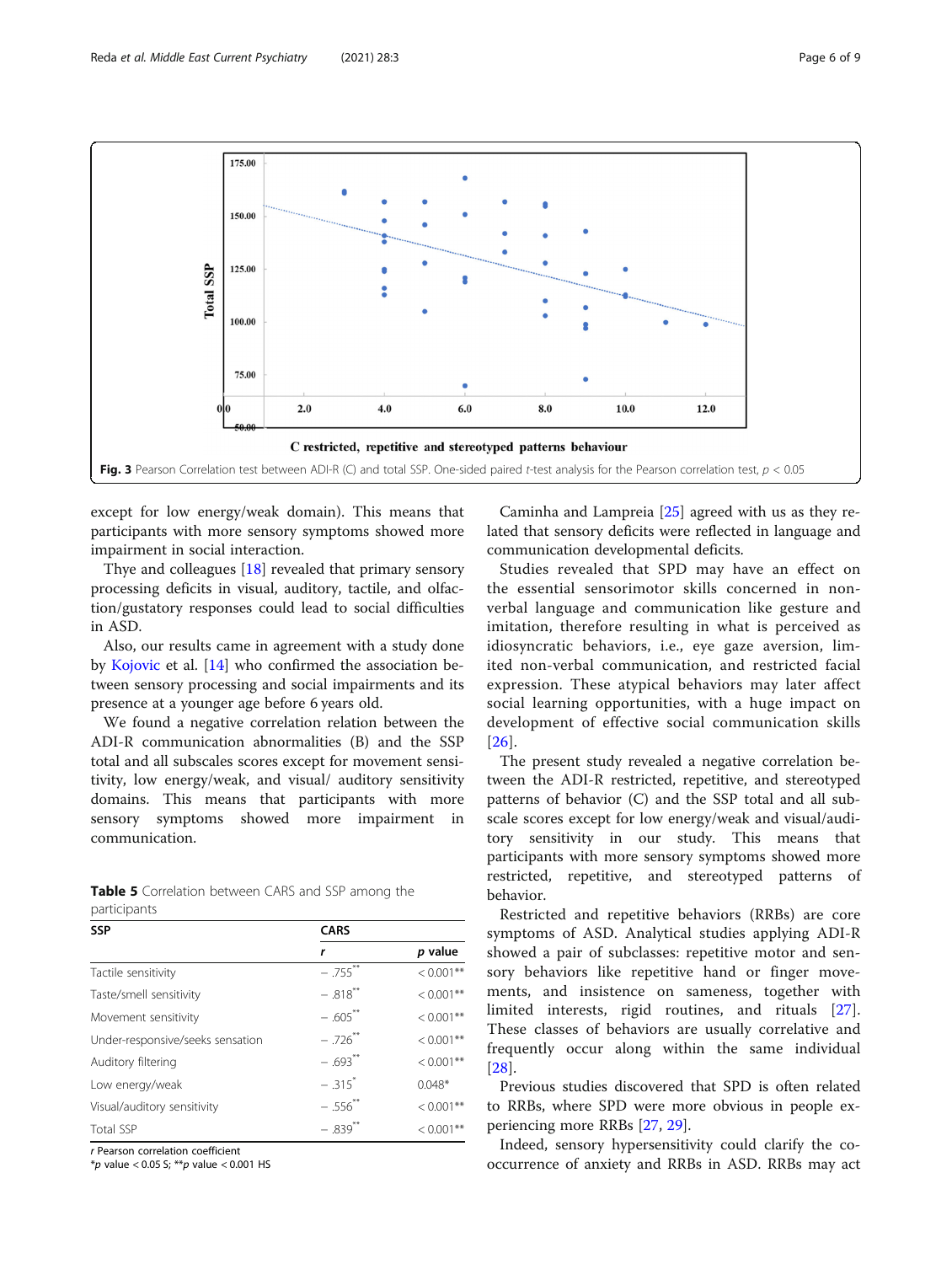<span id="page-6-0"></span>

as a coping mechanism to reduce anxiety resulting from sensory hypersensitivity [[30](#page-8-0)].

In a study by Gal et al. [\[31\]](#page-8-0), they found that stereotyped movements are initiated or terminated in response to sensory stimulation.

RRBs appear to reflect trials to control a chaotic perceived environment caused by sensory deficits in children with autism [[25\]](#page-7-0).

Better understanding of the effect of sensory profiles on adaptive behavior and therefore the development of behavioral issues in children with ASD should urge creating higher tailored clinical support [\[32](#page-8-0)].

Collectively, our study found a negative correlation between SPD and the symptom triad in autistic children.

Tavassoli et al. [[33\]](#page-8-0) agreed with our results as they suggested a negative correlation between SPD and other autistic symptoms.

Caminha and Lampreia [[25](#page-7-0)] said sensory problems would promote the triad of impairment in autistic children from a developmental perspective.

In our study, children with more severe autism had more sensory deficits. CARS was negatively correlated with the SSP total and all subscales scores. These findings are consistent with several previous studies in which the severity of ASD had been associated with the severity of sensory deficits [\[34](#page-8-0)–[37\]](#page-8-0).

However, other studies found no significant difference between low and high functioning autism subgroups in the frequency of sensory symptoms [[38\]](#page-8-0).

In the present study, there was a high percentage of parental consanguinity (80% of the participants), 37.5% of them were mildly autistic, 15% were moderately autistic, and 47.5% were severely autistic, suggesting that parental consanguinity is a risk factor for ASD and predicts its severity. This highlights the importance of early screening of ASD in families with parental consanguinity.

The nearest percentage of paternal consanguinity in families with autistic children to our study was in a study conducted in Qatar who found paternal consanguinity in 45% of their studied sample and linked it to the ASD severity [[39](#page-8-0)].

In another Egyptian study, there was parental consanguinity in 20% of the forty studied autistic cases [[40\]](#page-8-0).

Meanwhile in Israel, there was a significant difference regarding parental consanguinity in families of autistic children between Arabs (21.1%) and Jews (2.3%) [\[41\]](#page-8-0).

And in the first epidemiological Iranian study of autistic children, the paternal consanguinity was 32.4% [[42\]](#page-8-0).

The high percentage of parental consanguinity in our results may be due to small sample size or such a coincidence as the participants were selected randomly from the autistic children attending the ASD clinic. This issue needs further studies.

## Conclusion

SPD negatively affects symptom triad in ASD namely social interaction, communication deficits, and stereotypic behavior which highlights the importance of sensory integration therapy (SIT) (which is unfortunately rarely used in Egypt) as a major core in ASD therapy alongside the other treatment modalities and therefore we recommend the implementation of SIT in facilities concerned with ASD treatment all over Egypt if possible. Parental consanguinity may be considered a risk factor for ASD and predicts its severity so early screening of ASD in families with parental consanguinity is mandatory.

#### Abbreviations

ADI-R: Autism Diagnostic Interview-Revised; ASD: Autism spectrum disorder; CARS: Childhood Autism Rating Scale; DSM-III: Diagnostic and Statistical Manual of Mental Disorders-Third Edition; DSM-IV: Diagnostic and Statistical Manual of Mental Disorders-Fourth Edition; DSM-IV-TR: Diagnostic and Statistical Manual of Mental Disorders-Fourth Edition Revised; DSM-5: Diagnostic and Statistical Manual of Mental Disorders-Fifth Edition; ICD-10: International Classification of Diseases 10<sup>th</sup> Revision; RRBs: Restricted and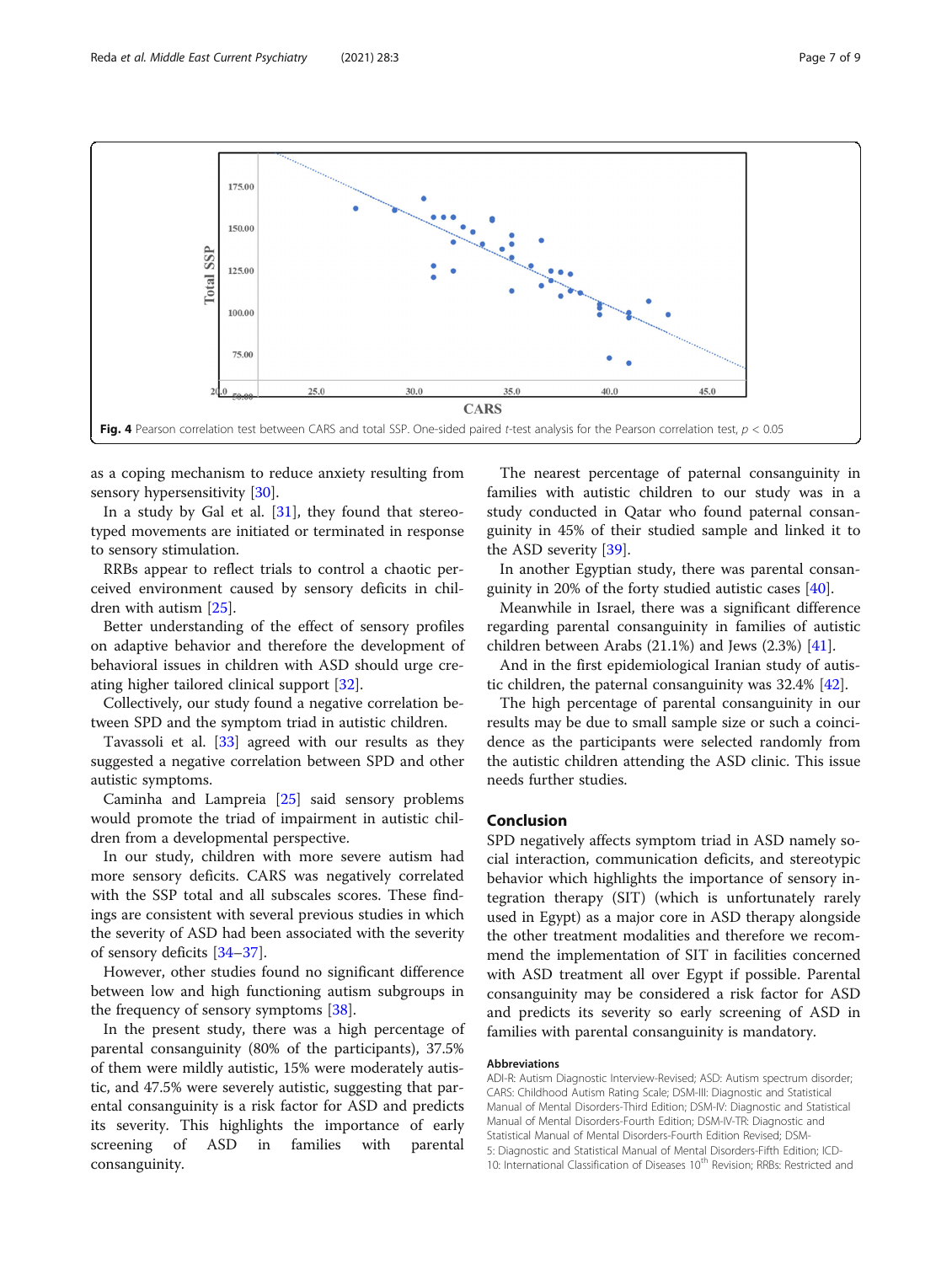<span id="page-7-0"></span>repetitive behaviors; SIT: Sensory integration therapy; SPD: Sensory processing deficits; SSP: Short sensory profile

#### Acknowledgements

We would like to acknowledge and thank all participants and their families in the current study for their valuable time.

#### Authors' contributions

MR contributed to the study concept and design and revision of the manuscript. NM contributed to the study concept and design and revision of the manuscript. OE contributed to the study design. FH recruited and studied the patients, gathered all data, and formed the results. DE contributed to the study concept and design, analysis and interpretation of results, and writing and editing the manuscript. All authors have read and approved the manuscript.

#### Funding

We did not receive any funding for this research.

#### Availability of data and materials

Not available

#### Ethics approval and consent to participate

Ethical consideration and approval according to the instruction of the research ethics committee in the Institute of Postgraduate Childhood studies (IPGCS, 2014) and National Research Center were taken in accordance to the code of ethics of the World Medical Association (Declaration of Helsinki, 1989) for experiments involving humans.

A written informed consent was obtained from the parents after explanation of the aim of the study and its benefits for their children and an oral consent was taken from the child.

#### Consent for publication

All authors agreed to publish this manuscript in the journal after reviewing the final version.

#### Competing interests

The authors declare that they have no competing interests.

#### Author details

<sup>1</sup>Department of Medical Studies for Children, Faculty of Postgraduate Childhood Studies, Ain Shams University, Cairo, Egypt. <sup>2</sup>Department of Research on Children with Special Needs, National Research Centre, Cairo, Egypt. <sup>3</sup>Department of Human Cytogenetics, National Research Centre, Cairo, Egypt.

#### Received: 30 September 2020 Accepted: 22 December 2020 Published online: 05 January 2021

#### References

- Kim SK (2015) Recent update of autism spectrum disorders. Korean J Pediatr 58(1):8–14. <https://doi.org/10.3345/kjp.2015.58.1.8>
- 2. Seif Eldin A, Habib D, Noufal A, Farrag S, Bazaid K, Al-Sharbati M, Badr H, Moussa S, Essali A, Gaddour N (2008) Use of M-CHAT for a multinational screening of young children with autism in the Arab countries. Int Rev Psychiatry (Abingdon, England) 20(3):281–289. [https://doi.org/10.1080/](https://doi.org/10.1080/09540260801990324) [09540260801990324](https://doi.org/10.1080/09540260801990324)
- Baio J, Wiggins L, Christensen DL, Maenner MJ, Daniels J, Warren Z, Kurzius-Spencer M, Zahorodny W, Robinson Rosenberg C, White T, Durkin MS, Imm P, Nikolaou L, Yeargin-Allsopp M, Lee LC, Harrington R, Lopez M, Fitzgerald RT, Hewitt A, Pettygrove S et al (2018) Prevalence of autism spectrum disorder among children aged 8 years - Autism and Developmental Disabilities Monitoring Network, 11 Sites, United States, 2014. MMWR Surveill Summ (Washington, DC: 2002) 67(6):1–23 [https://doi.org/10.15585/](https://doi.org/10.15585/mmwr.ss6706a1) [mmwr.ss6706a1](https://doi.org/10.15585/mmwr.ss6706a1)
- Kerub O, Haas E, Menashe I, Davidovitch N, Meiri G (2018) Autism spectrum disorder: evolution of disorder definition, risk factors and demographic characteristics in Israel. Israel Med Assoc J 20(9):576–581
- 5. APA (1980) Diagnostic and statistical manual of mental disorders (3rd Edition) (DSM-III). American Psychiatric Association, Washington, DC
- 6. APA (1987) Diagnostic and Statistical Manual of Mental Disorders (3rd ed., rev. ed.). American Psychiatric Association, Washington, DC
- 7. APA (1994) Diagnostic and Statistical Manual of Mental Disorders, 4<sup>th</sup>Edition. American Psychiatric Association, Washington, DC
- 8. Howe FE, Stagg SD (2016) How sensory experiences affect adolescents with an autistic spectrum condition within the classroom. J Autism Dev Disord 46(5):1656–1668. <https://doi.org/10.1007/s10803-015-2693-1>
- 9. Germani T, Zwaigenbaum L, Bryson S, Brian J, Smith I, Roberts W, Szatmari P, Roncadin C, Sacrey LA, Garon N, Vaillancourt T (2014) Brief report: assessment of early sensory processing in infants at high-risk of autism spectrum disorder. J Autism Dev Disord 44(12):3264–3270. [https://doi.org/](https://doi.org/10.1007/s10803-014-2175-x) [10.1007/s10803-014-2175-x](https://doi.org/10.1007/s10803-014-2175-x)
- 10. APA (2013) Diagnostic and Statistical Manual of Mental Disorders, 5th edn. American Psychiatric Association, Washington, DC
- 11. Rutter M, Le CA, Lord C (2003) Autism diagnostic interview-revised (ADI-R). Western Psychological Services, Los Angeles
- 12. Dunn W (1999) The sensory profile: Examiner's manual. The Psychological Corporation, San Antonio
- 13. Schopler E, Reichler RJ, Renner BR (1988) The Childhood Autism Rating Scale. Western Psychological Services, Los Angeles
- 14. Kojovic N, Ben Hadid L, Franchini M, Schaer M (2019) Sensory processing issues and their association with social difficulties in children with autism spectrum disorders. J Clin Med 8(10):1508. <https://doi.org/10.3390/jcm8101508>
- 15. Posar A, Visconti P (2018) Sensory abnormalities in children with autism spectrum disorder. J Pediatr 94(4):342–350. [https://doi.org/10.1016/j.jped.](https://doi.org/10.1016/j.jped.2017.08.008) [2017.08.008](https://doi.org/10.1016/j.jped.2017.08.008)
- 16. Kitchin J (2016) Sensory Processing Specificity in Autism. Ursidae: Undergrad Res J Univ North Colorado 5(3):4
- 17. Brandwein AB, Foxe JJ, Butler JS, Russo NN, Altschuler TS, Gomes H, Molholm S (2013) The development of multisensory integration in highfunctioning autism: high-density electrical mapping and psychophysical measures reveal impairments in the processing of audiovisual inputs. Cerebral Cortex (New York, NY : 1991) 23(6):1329–1341
- 18. Thye MD, Bednarz HM, Herringshaw AJ, Sartin EB, Kana RK (2018) The impact of atypical sensory processing on social impairments in autism spectrum disorder. Dev Cogn Neurosci 29:151–167. [https://doi.org/10.1016/j.](https://doi.org/10.1016/j.dcn.2017.04.010) [dcn.2017.04.010](https://doi.org/10.1016/j.dcn.2017.04.010)
- 19. Hornix BE, Havekes R, Kas M (2019) Multisensory cortical processing and dysfunction across the neuropsychiatric spectrum. Neurosci Biobehav Rev 97:138–151
- 20. Hilton CL, Harper JD, Kueker RH, Lang AR, Abbacchi AM, Todorov A, LaVesser PD (2010) Sensory responsiveness as a predictor of social severity in children with high functioning autism spectrum disorders. J Autism Dev Disord 40(8):937–945
- 21. Foss-Feig JH, Heacock JL, Cascio CJ (2012) Tactile responsiveness patterns and their association with core features in autism spectrum disorders. Res Autism Spectr Disord 6(1):337–344
- 22. Cascio CJ, Lorenzi J, Baranek GT (2016) Self-reported pleasantness ratings and examiner-coded defensiveness in response to touch in children with ASD: effects of stimulus material and bodily location. J Autism Dev Disord 46(5):1528–1537
- 23. Balasco L, Provenzano G, Bozzi Y (2020) Sensory abnormalities in autism spectrum disorders: a focus on the tactile domain, from genetic mouse models to the clinic. Front Psychiatry 10:1016
- 24. Tomchek S, Huebner R, Dunn W (2014) Patterns of sensory processing in children with an autism spectrum disorder. Res Autism Spectr Disord 8: 1214–1224
- 25. Caminha RC, Lampreia C (2012) Findings on sensory deficits in autism: implications for understanding the disorder. Psychol Neurosci 5(2):231–237. <https://doi.org/10.1590/S1983-32882012000200014>
- 26. Hannant P, Cassidy S, Tavassoli T, Mann F (2016) Sensorimotor difficulties are associated with the severity of autism spectrum conditions. Front Integr Neurosci 10:28
- 27. Lidstone J, Uljarevic M, Sullivan J, Rodgers J, McConachie H, Freeston M, Couteur A, Prior M, Leekam S (2014) Relations among restricted and repetitive behaviors, anxiety and sensory features in children with autism spectrum disorders. Res Autism Spectr Disord 8:82–92
- 28. Wigham S, Rodgers J, South M, McConachie H, Freeston M (2015) The interplay between sensory processing abnormalities, intolerance of uncertainty, anxiety and restricted and repetitive behaviours in autism spectrum disorder. J Autism Dev Disord 45(4):943–952